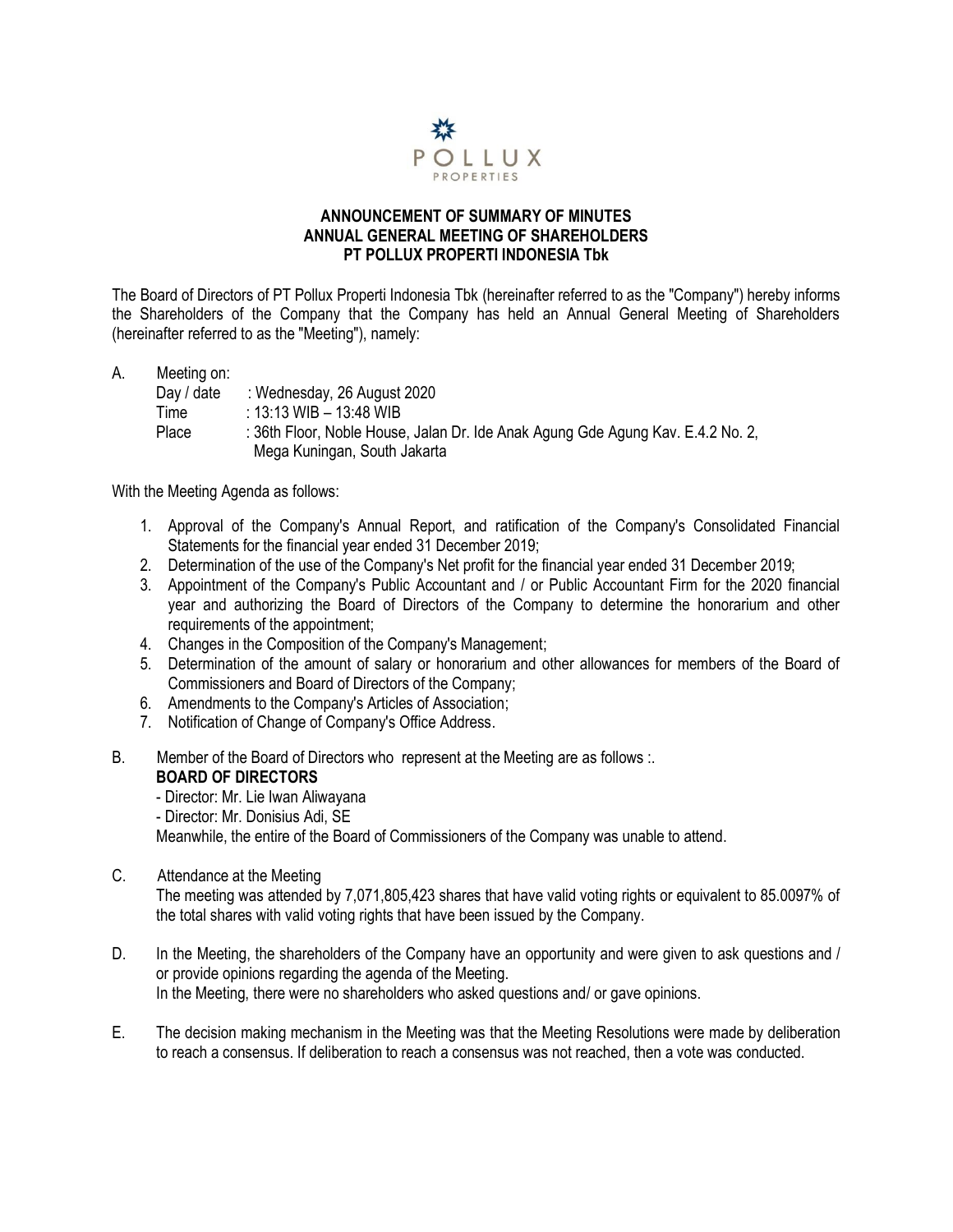Decisions on the **first (1st), second (2nd), third (3rd)**, and **fifth (5th)** Agenda of the Meeting were made by deliberation to reach a consensus, while at the f**ourth (4th)** and **sixth (6th)** Agenda of the Meeting by voting with the following details:

|                        | Aaree         |         | <b>Abstain</b> |         | <b>Disagree</b> |         |
|------------------------|---------------|---------|----------------|---------|-----------------|---------|
| Agenda                 | <b>Shares</b> | $\%$    | <b>Shares</b>  | $\%$    | <b>Shares</b>   | $\%$    |
|                        |               | present |                | present |                 | present |
| 1 <sup>st</sup> Agenda | 7.071.000.410 | 99,989% | -              | -       | 805.013         | 0.011%  |
| 6 <sup>th</sup> Agenda | 071.000.410   | 99,989% | ۰              | -       | 805.013         | 0,011%  |

F. Meeting decisions were principally as follows:

#### **First (1st) Agenda:**

- 1. Received and approved the Company's Annual Report for the financial year ended 31 December 2019, including the Annual Report of the Board of Directors and the Supervisory Report on the Duties of the Board of Commissioners of the Company;
- 2. Accepted and approved and ratified the Company's Financial Statements for the financial year ended on 31 December 2019 which have been audited by the Public Accounting Firm KAP Herman, Dody, Tanumihardja & Partners as stated in their report Number: 00219 / 2.0627 / AU.1 / 03 / 0968-3 / 1 / V / 2020 dated 29 May 2020 with an "Fair" opinion in all material matters. Thus providing payment and release of responsibility and all dependents (acquit et de charge) to the members of the Board of Directors and the Board of Commissioners of the Company for the management and supervisory actions they have carried out during the 2019 financial year as long as their actions were not criminal acts and such actions were reflected in the Annual Report for the 2019 financial year, and such actions were not a Criminal Offense.

#### **Second (2nd) Agenda:**

Approved to determine the use of Profit for the 2019 Financial Year Attributable to Owners of the Parent Entity for the financial year ended December 31, 2019 amounting to IDR 68,506,572,042, - as follows:

- a. As much as Rp. 13,701,315,000,- or 20% is designated as reserves in accordance with the provisions in Article 70 of Law Number 40 of 2007 concerning Limited Liability Companies;
- b. The remaining Rp. 54,895,257,042,- will be recorded as Retained Earnings.

Thus for the 2019 Financial Year there is no dividend distribution.

## **Third (3rd) Agenda:**

- 1. Accepted and agreed to appoint a Public Accountant at the Public Accountant Firm of KAP Herman, Dody, Tanumihardja & Partners who will examine the Company's Financial Statements for the 2020 financial year;
- 2. Accepted well and agreed to grant power and authority to the Company's Board of Commissioners to:
	- a. Determined fees for audit services and other appointment requirements by taking into account the fairness and scope of audit work;
	- b. Appointed a replacement Public Accountant and / or Public Accountant Firm and determined the conditions and terms of appointment if the Public Accountant Firm of KAP Herman, Dody, Tanumihardja & Partners is unable to carry out its duties to complete the audit of the Company's Consolidated Financial Statements for the 2020 Financial Year for any reason based on the provisions and regulations including the failure to reach an agreement regarding the amount of audit fees. Provided that in making the appointment of a Public Accountant, the Board of Commissioners was required to take into account the recommendations of the Company's Audit Committee and with due observance of the prevailing laws and regulations.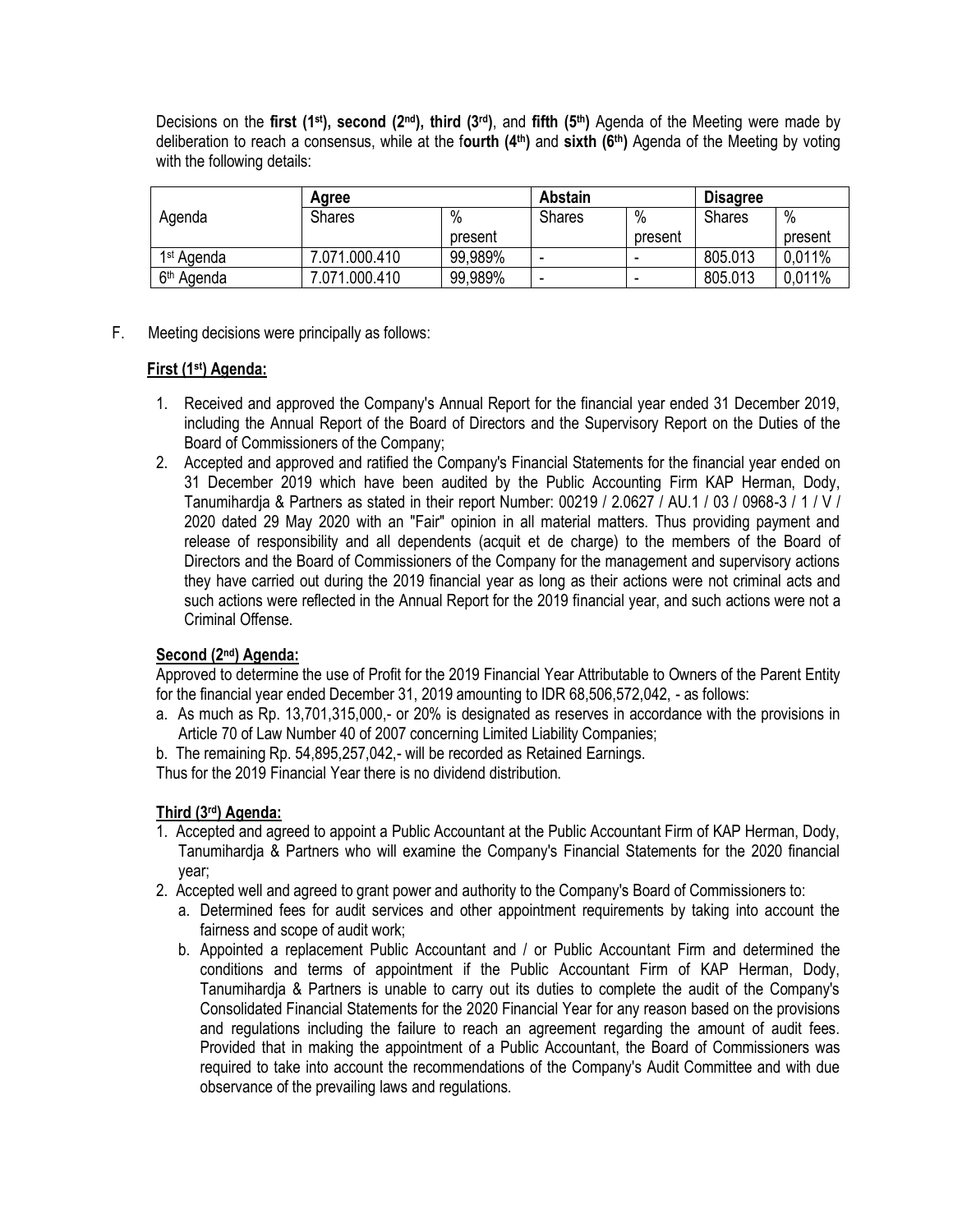#### **Fourth (4th) Agenda**

1. Approved the dismissal of all members of the Board of Commissioners of the Company to simplify the calculation of the term of office of the Board of Commissioners as of the closing of the Meeting and appointed the Board of Commissioners with the following composition:

#### **Board of Commissioners**

President Commissioner concurrently : Mr. Timur Pradopo

Independent Commissioner

| Commissioner             | : Mr. Po Sun Kok        |  |  |  |
|--------------------------|-------------------------|--|--|--|
| Commissioner             | : Mrs. Luciana          |  |  |  |
| Commissioner             | : Mr. Nico Purnomo      |  |  |  |
| Independent Commissioner | : Mr. Brian Praneda, SH |  |  |  |

 The appointment commences from the closing of the Meeting until the closing of the Annual General Meeting of Shareholders for the fiscal year 2021 which will be held at the General Meeting of Shareholders in 2022.

 Meanwhile, the composition of the Board of Directors of the Company has not changed, namely as follows: **Board of Directors**

| <b>President Director</b> | : Mr. RM Suryo Atmanto   |
|---------------------------|--------------------------|
| Director                  | : Mr. Lie Iwan Aliwayana |
| <b>Director</b>           | : Mr. Donisius Adi, SE   |
| <b>Director</b>           | : Mr. Maikel Tanuwidjaja |

3. Agreed to grant power and authority to the Board of Directors of the Company with the right of substitution to take all necessary actions in connection with the decision to change the Company's Management in accordance with the prevailing laws and regulations and state it in a separate Notary Deed and then notify it to the competent authority.

## **Fifth (5th) Agenda**

- 1. Agreed to determine the amount of salary or honorarium and allowances for the Board of Commissioners at a maximum of 5% from the previous year, and authorized the Board of Commissioners Meeting to determine the amount of distribution for each Board of Commissioners.
- 2. Agreed to give authority to the Board of Commissioners of the Company to determine the amount of salaries and allowances for members of the Board of Directors of the Company for the 2020 financial year.

## **Sixth (6th) Agenda**

- 1. Approved changes to the Company's Articles of Association, including adjustments to the provisions of POJK 15/2020 and POJK 16/2020, and several changes to other articles and / or paragraphs in the Company's Articles of Association, namely Article 4 paragraphs 5 and 7, eliminating Article 10 paragraph 8, amending Article 11 to Article 14 as well as amending Article 16 paragraph 17 and rearranging all provisions of the Articles of Association of the Company which amendments are as attached in the Minutes of the Meeting.
- 2. Agreed to give power and authority to the Board of Directors of the Company with the right of substitution to take all necessary actions in connection with the resolutions of the Meeting Agenda including stating the amendments to the Articles of Association as described and / or resolved at the sixth agenda item of the Meeting and compiling all changes to the Company's Articles of Association in the Notary Deed, arranges notifications, announcements and registrations at the competent authority regarding the amendments to the Articles of Association of the Company as required by the laws and regulations applicable to the Company.